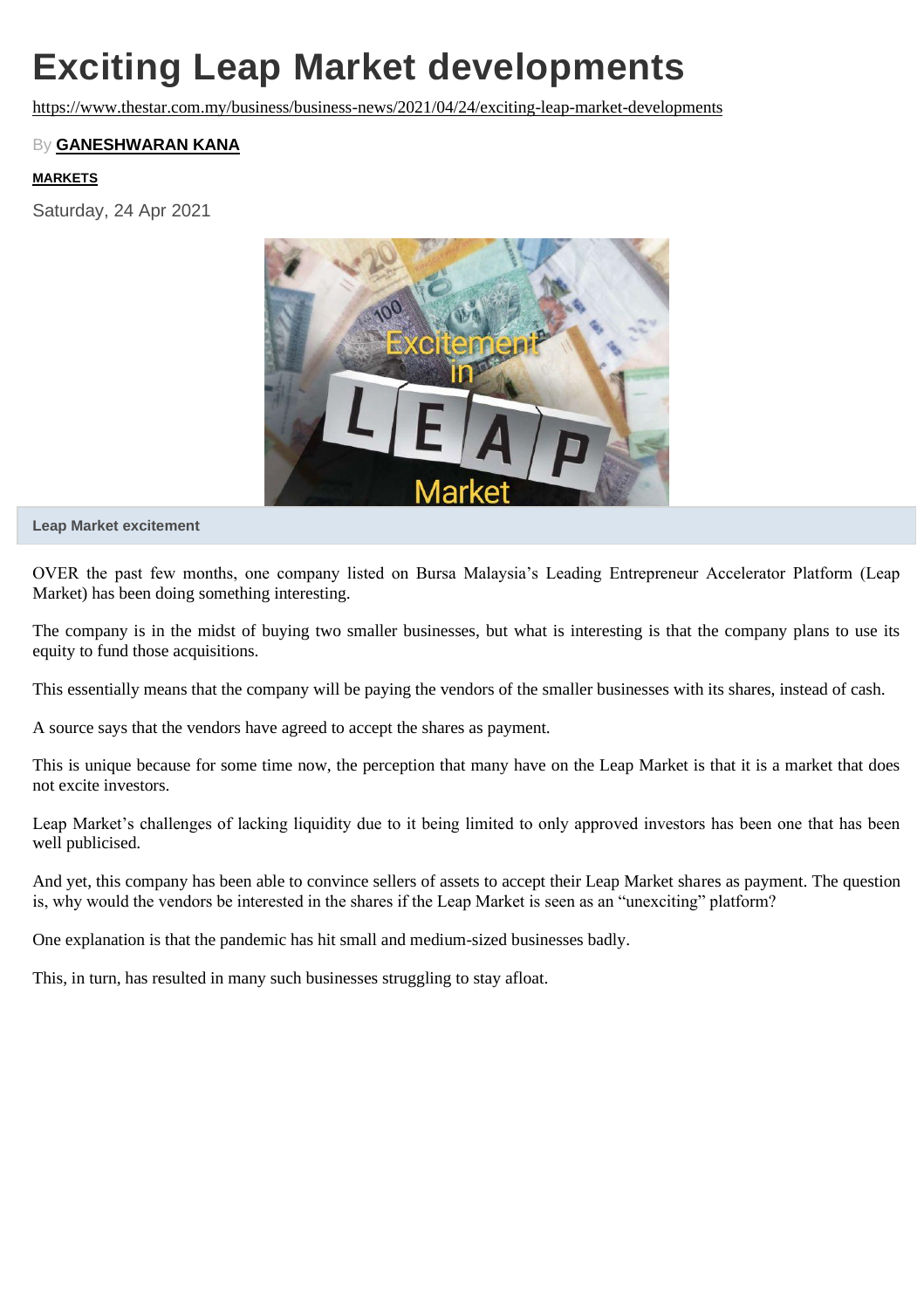

Listing transfer: Bursa Malaysia has clarified that Leap Market-listed companies can seek approval to be listed on the Ace

or Main Market as long as they meet the stipulated listing requirements.

One option on the table is for the owners to sell their businesses. However, these companies may not get a good and preferred valuation during the soft market conditions currently.

Another possible explanation is that vendors of these smaller businesses are looking to merge with a listed company that tends to command larger valuation.

By leveraging on this situation, it is possible that the company on the Leap Market has offered to buy assets from the vendors, albeit by paying with its Leap Market-listed shares.

The upside for the seller is that the Leap Market-listed company could get listed on the Ace Market, going forward, following which the valuation of the shares would be much higher.

That would provide a good pay day for the vendor. The only drawback is that the vendor has to wait.

This then brings us to the point about Leap Market ascension to the Ace Market. This topic has been a hotly discussed one for some time.

In September last year, one business weekly speculated that a listing transfer framework for companies listed on the Leap Market could materialise as early as the first quarter of 2021.

Quoting Bursa Malaysia, the report said the capital market regulators were working on enhancements to improve the stock market ecosystem, including the Leap Market.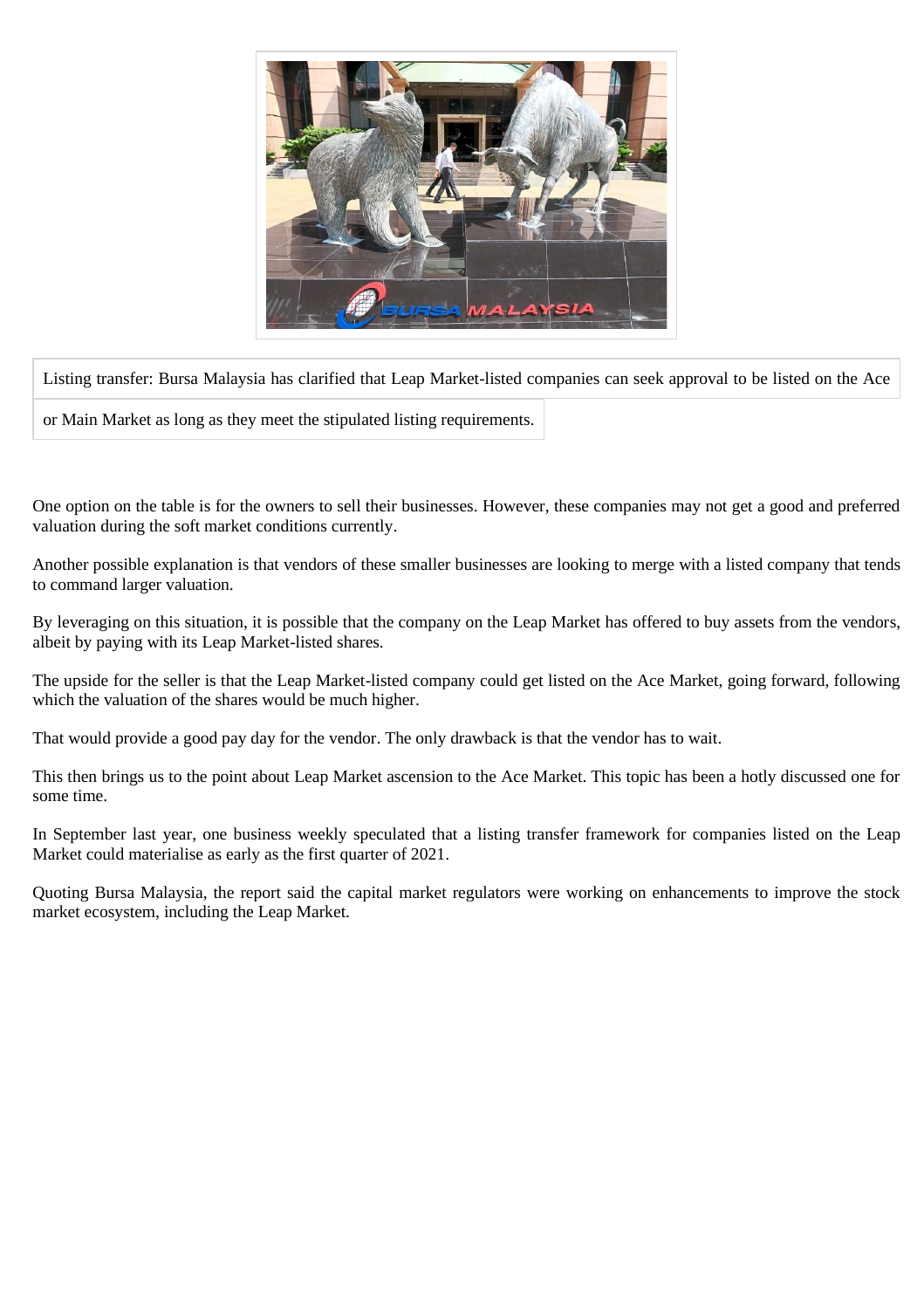## **Legal implications**

The Leap Market is akin to the over-the-counter (OTC) markets in the United States.



Wider participation: Retail traders viewing stock prices at a brokerage in Kuala Lumpur. Some observers believe retail

investors should be allowed to participate in the Leap Market, subject to certain conditions.

These markets are created so as to legalise the selling of shares to the public of small companies that do not yet fulfil the requirements of the larger markets such as Nasdaq in the US or Ace Market in Malaysia.

Exceptions were made to the usual rules in order to lower the listing cost to be borne by the companies.

One big challenge is that existing regulations do not allow for the sale of shares to the public without a full blown prospectus.

During the listing on Leap Market, companies only need to issue an information memorandum, which keeps their listing costs down on things like legal and accounting fees.

Bursa Malaysia has also said previously that Leap Market's listing rules, including admission criteria and post-listing obligations for the platform, are actually far less extensive than those for the Ace and Main Market.

A lighter-touch regulatory regime is possible under the Capital Markets and Services Act 2007 (CMSA) as the target investors are limited to sophisticated investors as set out in Part I, Schedules 6 and 7 of the CMSA.

It is believed that Bursa Malaysia is in continuous consultation and engagement with the relevant stakeholders to improve the Leap Market further and address the criticism from the public.

When the US OTC markets and later the Leap Market were created, these platforms were not envisaged to have special treatment that would create a short-cut for companies to get into the bigger markets.

Apart from providing an avenue to raise funding without relinquishing a larger portion of equity, the listings on Leap Market help companies to build a better profile and recognition for themselves. Not only that, it also helps to prepare companies for Ace Market listing applications in the future.

However, with the Leap Market currently in its fourth year, there is a growing interest for the creation of a special board transfer framework into Ace Market.

"It is only natural for Leap Market companies to aspire towards getting listed on the Ace Market, considering how hot the latter market is among investors today, " says an investment banker, who adds that the value of a listed Ace Market shell can be more than RM100mil today.

A stronger driving force is that many Leap Market companies are making good progress in meeting requirements for the Ace market. This includes those embarking on mergers and acquisitions.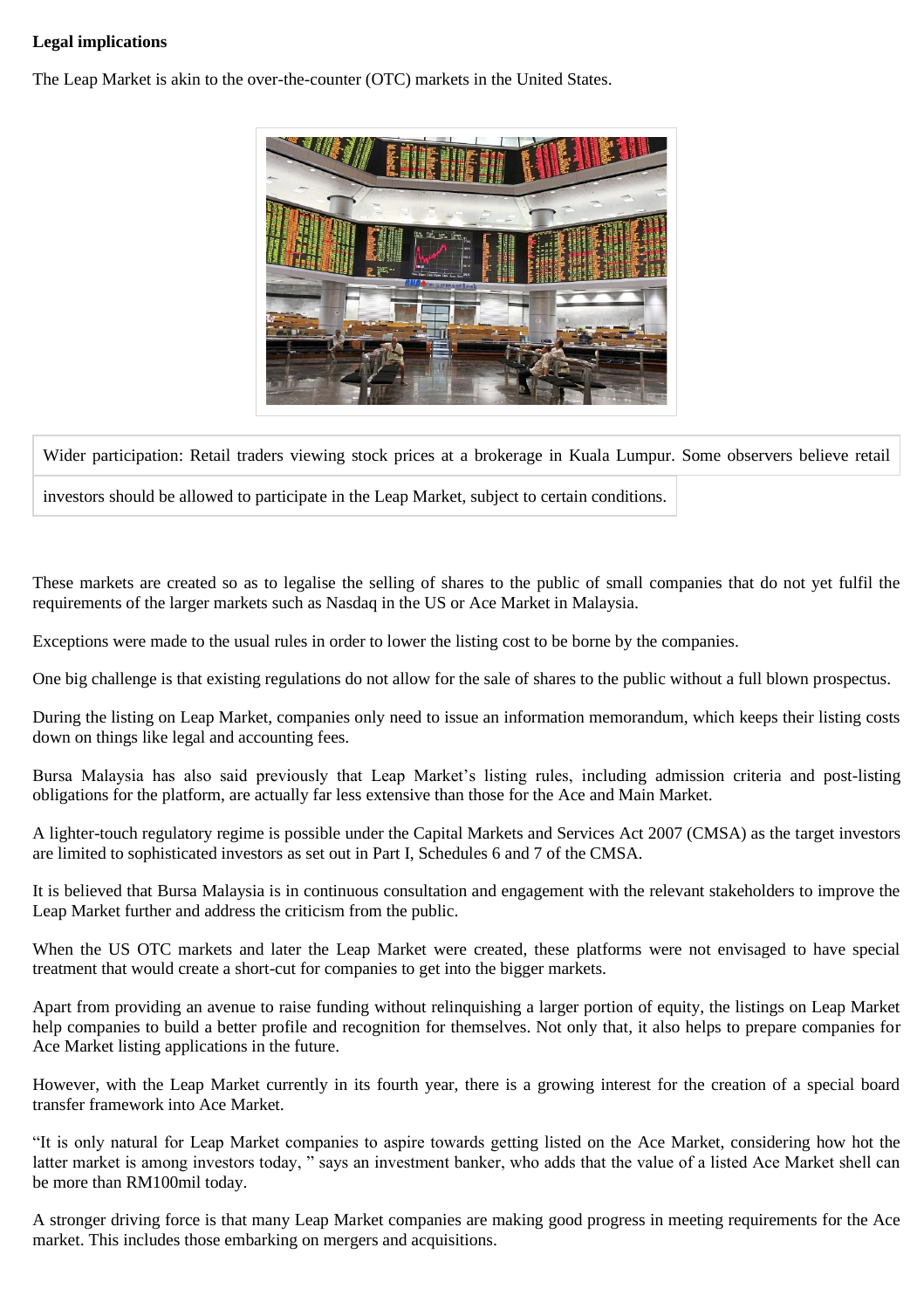| <b>Company</b>                 | Latest available market<br>capitalisation (RM mil) | <b>Price-to-Earnings</b><br>ratio (times) |
|--------------------------------|----------------------------------------------------|-------------------------------------------|
| <b>JM Education (Delisted)</b> |                                                    |                                           |
| <b>Polymer Link (Delisted)</b> |                                                    |                                           |
| Uni Wall                       | 578                                                |                                           |
| <b>CE Technology</b>           | 398                                                |                                           |
| <b>Metro Healthcare</b>        | 236.4                                              | 102.7                                     |
| <b>MyKris</b>                  | 223.5                                              | 21.35                                     |
| <b>TopVision</b>               | 191.7                                              |                                           |
| <b>MMIS</b>                    | 150                                                | 39.4                                      |
| Ace Innovate                   | 118.5                                              |                                           |
| <b>Cosmos Technology</b>       | 111.6                                              |                                           |
| <b>CRG</b>                     | 108.8                                              | 26.74                                     |
| <b>ICT Zone</b>                | 1068                                               | 27.02                                     |
| Astramina                      | 100                                                |                                           |
| <b>TT</b> Vision               | 78.6                                               |                                           |
| <b>Supreme Consolidated</b>    | 78                                                 | 11.6                                      |
| Jishan                         | 75.25                                              | 8.56                                      |
| Manforce                       | 75.2                                               |                                           |
| Fibromat                       | 71.28                                              |                                           |
| Cloudaron                      | 66.5                                               | 24.2                                      |
| <b>UCI Resources</b>           | 63.35                                              | 33.93                                     |
| Enest                          | 62.78                                              |                                           |
| Smile-Link                     | 62.6                                               | 0.68                                      |
| <b>Baba Fco</b>                | 58.4                                               | 7.16                                      |
| Amlex                          | 57.6                                               |                                           |
| Redplanet                      | 54.2                                               | 16.2                                      |
| <b>SL Innovation</b>           | 52.7                                               |                                           |
| <b>IDB Technologies</b>        | 50                                                 |                                           |
| <b>Equities Tracker</b>        | 46.7                                               |                                           |
| <b>GPP Resources</b>           | 45.8                                               |                                           |
| <b>BV Land</b>                 | 40.68                                              | 142                                       |
| <b>Matrix Parking</b>          | 37.9                                               |                                           |
| Aurora Italia                  | 30.6                                               |                                           |
| <b>MCOM Holdings</b>           | 28.3                                               | 31.9                                      |
| <b>Supergenics</b>             | 26                                                 |                                           |
| <b>Seers</b>                   | 25.8                                               |                                           |
| Nova Pharma                    | 23.8                                               |                                           |
| <b>Red Ideas</b>               | 20                                                 |                                           |
| Polydamic                      | 17.6                                               |                                           |

Koh Kean Mum, who will be listing his vehicle Onetech Solutions Holdings Bhd on the Leap Market on May 4, says companies that want to do transfer listing to Ace Market are hindered by the absence of regulation. Nevertheless, he is positive that Bursa Malaysia would introduce adequate guidelines to allow transfer of listing from the Leap Market, considering the market interest.

On his part, Koh plans to undertake a listing transfer for Onetech in the next three years.

He mentions that some Leap counters have reached close to Ace Market requirements, hence it makes sense for such companies to undertake transfer listing.

Since 2017, a total of 38 companies have been listed on the Leap Market, raising a total of RM197mil.

However, the size to which some of these companies have grown to is remarkable.

Four Leap Market companies are worth more than RM200mil each, based on their market capitalisation.

One company called Uni Wall Aps [Holdings](https://www.thestar.com.my/business/marketwatch/stocks/?qcounter=UNIWALL) Bhd has a market capitalisation of RM578mil, which is more than a number of Ace Market companies. Other big ones include CE [Technology](https://www.thestar.com.my/business/marketwatch/stocks/?qcounter=CETECH) Bhd(RM398mil), Metro Healthcare Bhd (RM236mil) and MyKris International Bhd (RM223mil).

Other Leap Market companies are mostly below the RM100mil market capitalisation level.

Despite the criticisms on lack of liquidity in the Leap Market, Koh says that companies are still interested to be listed on the platform as it allows smaller-scale companies to undertake future acquisition by issuing new shares.

"This would help them grow in size and market reach, without taking on debt to finance acquisitions, " he tells StarBizWeek.

Meanwhile, on the issue of lack of liquidity in the Leap Market, he suggests looking into loosening the definition of sophisticated investor to encourage greater investor participation.